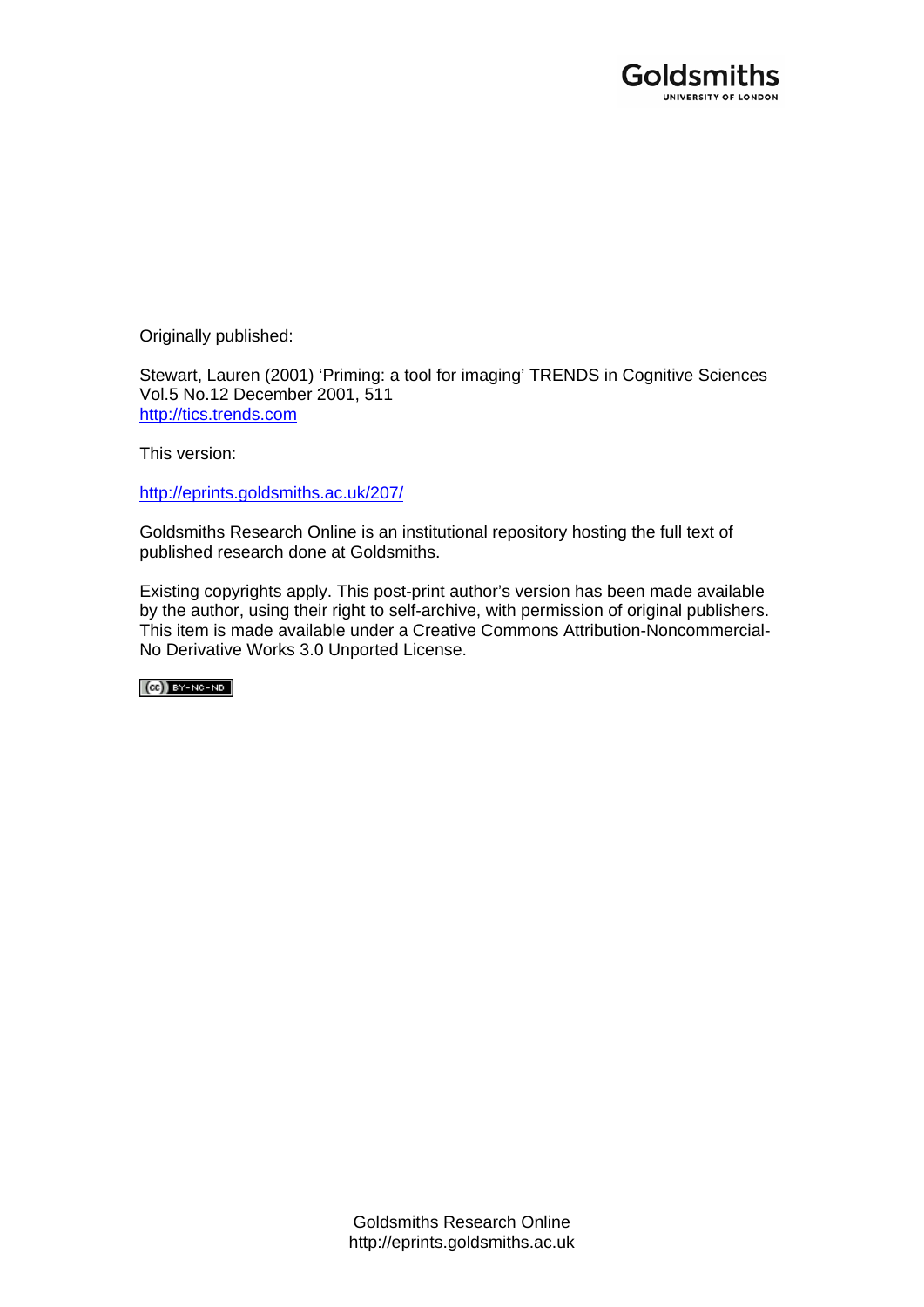## **Priming: a tool for imaging**

## **Lauren Stewart**

The ultimate goal of neuroimaging research must be to localize cortical function at the level of neural machinery at which these functions operate. A recent study by Naccache and Dehaene shows how the incorporation of a well established psychological phenomenon – behavioural priming – into fMRI paradigms, can heighten sensitivity to cognitive processes of interest<sup>1</sup>. In a typical priming experiment, the subject is exposed first to one stimulus (the prime), then to another (the target). Subjects perform a constant task with respect to the target, regardless of the prime. If the prime and target stimuli are related in a cognitively meaningful way, the effect of the prime on the task of interest can be measured by comparing the reaction times to the target in the presence or absence of the prime.

This robust psychological phenomenon appears to have a neural correlate: brain activity as a result of priming can be measured by single-cell recording studies and by imaging studies. In the simplest case, where the prime and target are simply the same stimulus, repeated, specific cortical regions show suppression of activity, even when the two stimuli are varied in size, or are made to differ conceptually rather than physically. Naccache and Dehaene set out to establish whether this 'repetition suppression' could also be achieved using subliminal priming. In an fMRI experiment, during scanning subjects made a left or right button press to indicate whether a target number was larger or smaller than five. The target was preceded by a masked prime – a number presented either in the same or a different notation from the target (e.g. 'eight' rather than '8'). The numerical value of the prime could be identical or nonidentical to the target. Areas of the brain involved in coding numerical quantity were expected to show repetition suppression to numerically identical prime–target pairs but not to non-identical, congruent pairs.

Behavioural analysis of the data revealed, as expected, a facilitation of reaction time with numerically identical primes relative to non-identical, congruent primes , even though the primes were not consciously seen by the subjects.

Crucially, the facilitation was just as great when prime–target pairs were presented in different notations, suggesting that the priming occurred at an abstract level of representation. fMRI analysis identified the intraparietal sulci bilaterally as the only regions to show reduced activation for numerically identical (relative to nonidentical) prime–target pairs, independent of notation. Putting aside the conceptual relevance of this finding for models of number processing, the finding is of extreme methodological significance. The demonstration that repetition suppression can be measured when the subject has no awareness of the distinction between repeated and non-repeated stimuli suggests that repetition suppression is a robust phenomenon, which cannot be ascribed merely to strategic or attentional factors that might be operating when the prime is available to conscious awareness.

Repetition priming is a rare example of a psychological phenomenon that has a direct neural correlate in the brain. In addition, both priming and repetition suppression appear to be generalizable: behavioural priming occurs at many different psychological levels (object identification, orthographic and phonological processing, semantic word processing) and the neural signature of repetition suppression has been observed in a variety of cortical regions (occipito-temporal, temporal, frontal).